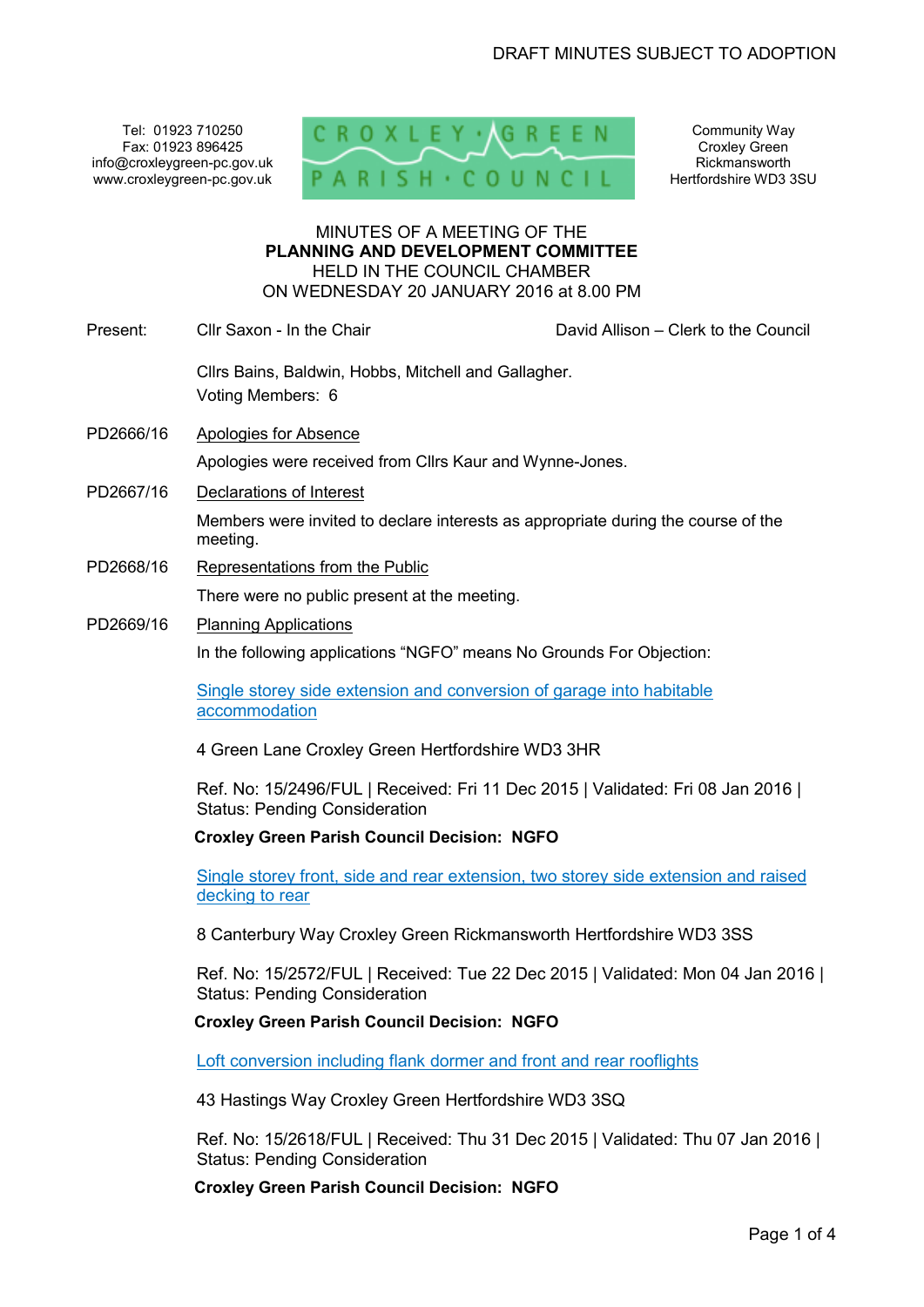Two storey side extension, single storey rear extension, canopy to front; loft conversion including rear dormer and front rooflights; internal alterations and alterations to fenestration

72 Repton Way Croxley Green Rickmansworth Hertfordshire WD3 3PP

Ref. No: 16/0015/FUL | Received: Mon 04 Jan 2016 | Validated: Mon 04 Jan 2016 | Status: Pending Consideration

# **Croxley Green Parish Council Decision: NGFO**

Single storey rear extension; loft conversion including hip-to-gable alteration, rear dormer and front rooflights; and additional hardstanding to frontage

41 Ludlow Way Croxley Green Rickmansworth Hertfordshire WD3 3SJ

Ref. No: 16/0038/FUL | Received: Fri 08 Jan 2016 | Validated: Fri 08 Jan 2016 | Status: Pending Consideration

## **Croxley Green Parish Council Decision: NGFO**

Two storey front porch infill extension and single storey and part two storey rear extension

66 Winton Drive Croxley Green Hertfordshire WD3 3RA

Ref. No: 16/0049/FUL | Received: Mon 11 Jan 2016 | Validated: Mon 18 Jan 2016 | Status: Pending Consideration

## **Croxley Green Parish Council Decision: NGFO**

Two storey side extension, first floor rear extension roof alterations and loft conversion including increase in ridge height, rear dormer and front and flank **rooflights** 

49 Durrants Drive Croxley Green Rickmansworth Hertfordshire WD3 3NZ

Ref. No: 16/0075/FUL | Received: Thu 14 Jan 2016 | Validated: Thu 14 Jan 2016 | Status: Pending Consideration

**Croxley Green Parish Council Decision: NGFO** 

# **Certificates of Lawfulness, Discharge of Conditions and Non-Material Amendments to planning applications – for Members information only**

None advised.

PD2670/16 Recent Decisions by Three Rivers District Council

### **APPROVED**

| <b>Application No:</b> | 15/2251/FUL                                                                                                                                                |
|------------------------|------------------------------------------------------------------------------------------------------------------------------------------------------------|
| <b>Application:</b>    | Part single and part two storey rear extension, two storey side<br>and rear extension, single storey front extension to garage<br>and internal alterations |
| Address:               | 120 Watford Road Croxley Green Rickmansworth                                                                                                               |
| <b>CGPC Decision</b>   | <b>NGFO</b>                                                                                                                                                |
| <b>TRDC Decision</b>   | Approved                                                                                                                                                   |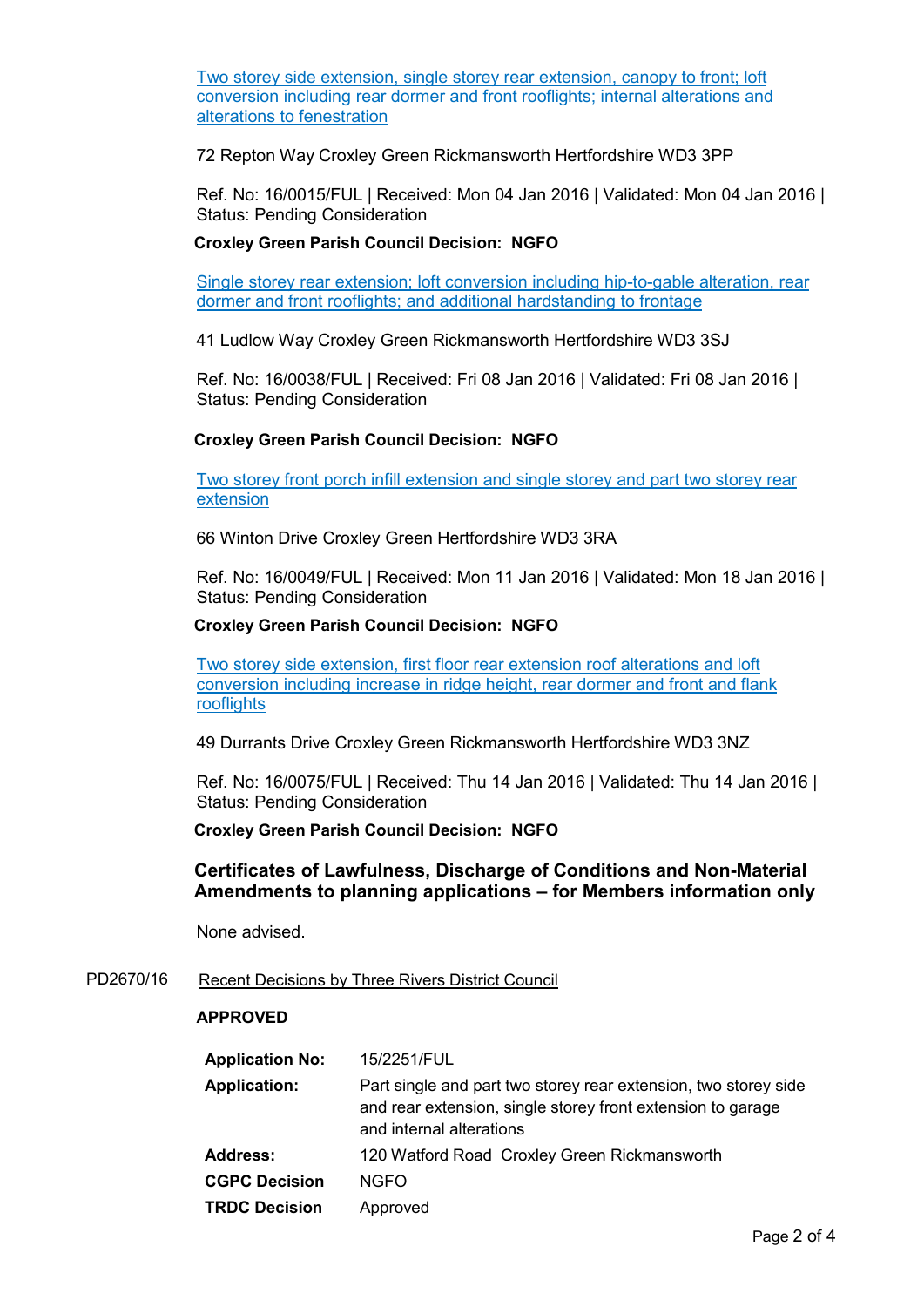| <b>Application No:</b> | 15/2342/FUL                                                                       |
|------------------------|-----------------------------------------------------------------------------------|
| <b>Application:</b>    | Single storey rear conservatory                                                   |
| <b>Address:</b>        | 19 Manor Way Croxley Green Hertfordshire                                          |
| <b>CGPC Decision</b>   | <b>NGFO</b>                                                                       |
| <b>TRDC Decision</b>   | Approved                                                                          |
|                        |                                                                                   |
| <b>Application No:</b> | 15/2368/FUL                                                                       |
| <b>Application:</b>    | Demolition of garage and construction of single storey side and<br>rear extension |
| <b>Address:</b>        | 25 Norwich Way Croxley Green Rickmansworth                                        |
| <b>CGPC Decision</b>   | <b>NGFO</b>                                                                       |
| <b>TRDC Decision</b>   | Approved                                                                          |
|                        |                                                                                   |
| <b>Application No:</b> | 15/2372/FUL                                                                       |
| <b>Application:</b>    | Single storey side and rear extension                                             |
| <b>Address:</b>        | 1 Scarborough Drive Croxley Green Hertfordshire                                   |
| <b>CGPC Decision</b>   | <b>NFGO</b>                                                                       |
| <b>TRDC Decision</b>   | Approved                                                                          |
|                        |                                                                                   |
| <b>Application No:</b> | 15/2474/FUL                                                                       |
| <b>Application:</b>    | Part single, part two storey rear extension                                       |
| <b>Address:</b>        | 45 Repton Way Croxley Green Rickmansworth                                         |
| <b>CGPC Decision</b>   | <b>NGFO</b>                                                                       |
| <b>TRDC Decision</b>   | Approved                                                                          |
|                        |                                                                                   |
| <b>REFUSED</b>         |                                                                                   |
| None advised.          |                                                                                   |
|                        |                                                                                   |
| <b>WITHDRAWN</b>       |                                                                                   |
| <b>Application No:</b> | 15/2156/FUL                                                                       |
| <b>Application:</b>    | Two storey side extension, single storey rear extension, canopy                   |
|                        | to front; loft conversion including rear dormer and front rooflight;              |
|                        | conversion of garage, internal alterations and alterations to<br>fenestration     |
| <b>Address:</b>        | 72 Repton Way Croxley Green Rickmansworth Hertfordshire                           |
|                        | WD3 3PP                                                                           |
| <b>CGPC Decision</b>   | <b>NGFO</b>                                                                       |
|                        |                                                                                   |

PD2671/16 Appeals Against Planning Decisions There were no Appeals to note.